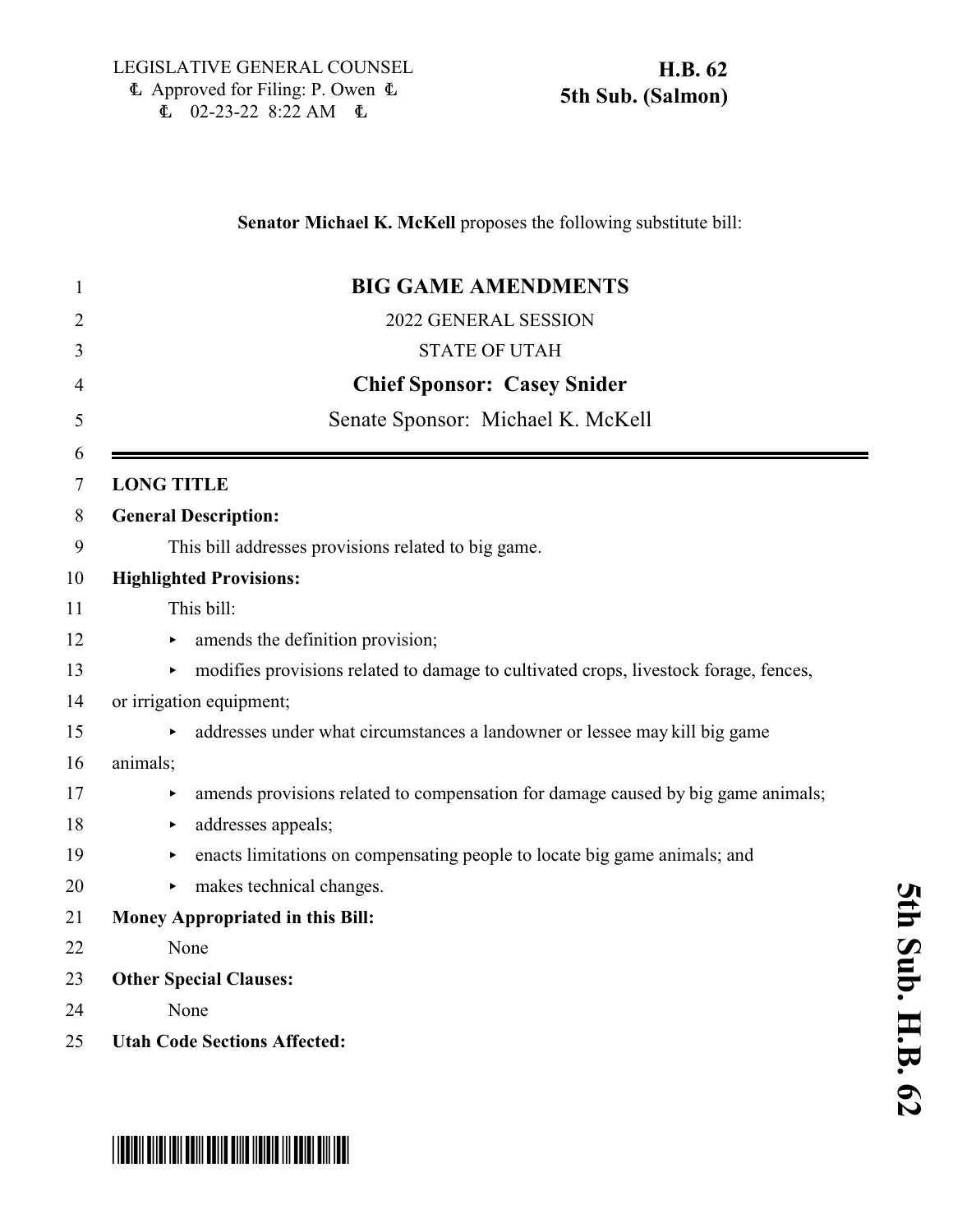<span id="page-1-1"></span><span id="page-1-0"></span>

| 26 | <b>AMENDS:</b>                                                                               |
|----|----------------------------------------------------------------------------------------------|
| 27 | 23-16-1.1, as enacted by Laws of Utah 2003, Chapter 228                                      |
| 28 | 23-16-3, as last amended by Laws of Utah 2011, Chapter 297                                   |
| 29 | 23-16-3.1, as enacted by Laws of Utah 2003, Chapter 228                                      |
| 30 | 23-16-3.2, as last amended by Laws of Utah 2008, Chapter 382                                 |
| 31 | 23-16-4, as last amended by Laws of Utah 2011, Chapter 297                                   |
| 32 | <b>ENACTS:</b>                                                                               |
| 33 | 23-20-33, Utah Code Annotated 1953                                                           |
| 34 |                                                                                              |
| 35 | Be it enacted by the Legislature of the state of Utah:                                       |
| 36 | Section 1. Section 23-16-1.1 is amended to read:                                             |
| 37 | 23-16-1.1. Definitions.                                                                      |
| 38 | As used in this chapter:                                                                     |
| 39 | (1) "72 hours" means a time period that begins with the hour a request for action is         |
| 40 | made pursuant to Section 23-16-3 and ends 72 hours later with the exclusion of any hour that |
| 41 | occurs on the day of a legal holiday that is on a Monday or Friday and listed in Section     |
| 42 | $63G-1-301$ .                                                                                |
| 43 | $[\left(\frac{1}{1}\right)]$ (2) "Cultivated crops" means:                                   |
| 44 | (a) annual or perennial crops harvested from or on cleared and planted land; [and]           |
| 45 | (b) perennial orchard trees on cleared and planted land;                                     |
| 46 | $[\phi]$ (c) crop residues that have forage value for livestock[.]; and                      |
| 47 | (d) pastures.                                                                                |
| 48 | $[\frac{1}{2}]$ (3) "Depredation mitigation plan" means the plan described in Subsection     |
| 49 | $23-16-3(2)$ .                                                                               |
| 50 | (4) "Growing season" means the portion of a year in which local conditions permit            |
| 51 | normal plant growth.                                                                         |
| 52 | (5) "Management unit" means a prescribed area of contiguous land designated by the           |
| 53 | division for the purpose of managing a species of big game animal.                           |
| 54 | $[36]$ (6) "Mitigation review panel" means the panel created under Section 23-16-3.2.        |
| 55 | Section 2. Section 23-16-3 is amended to read:                                               |
| 56 | 23-16-3. Damage to cultivated crops, livestock forage, fences, or irrigation                 |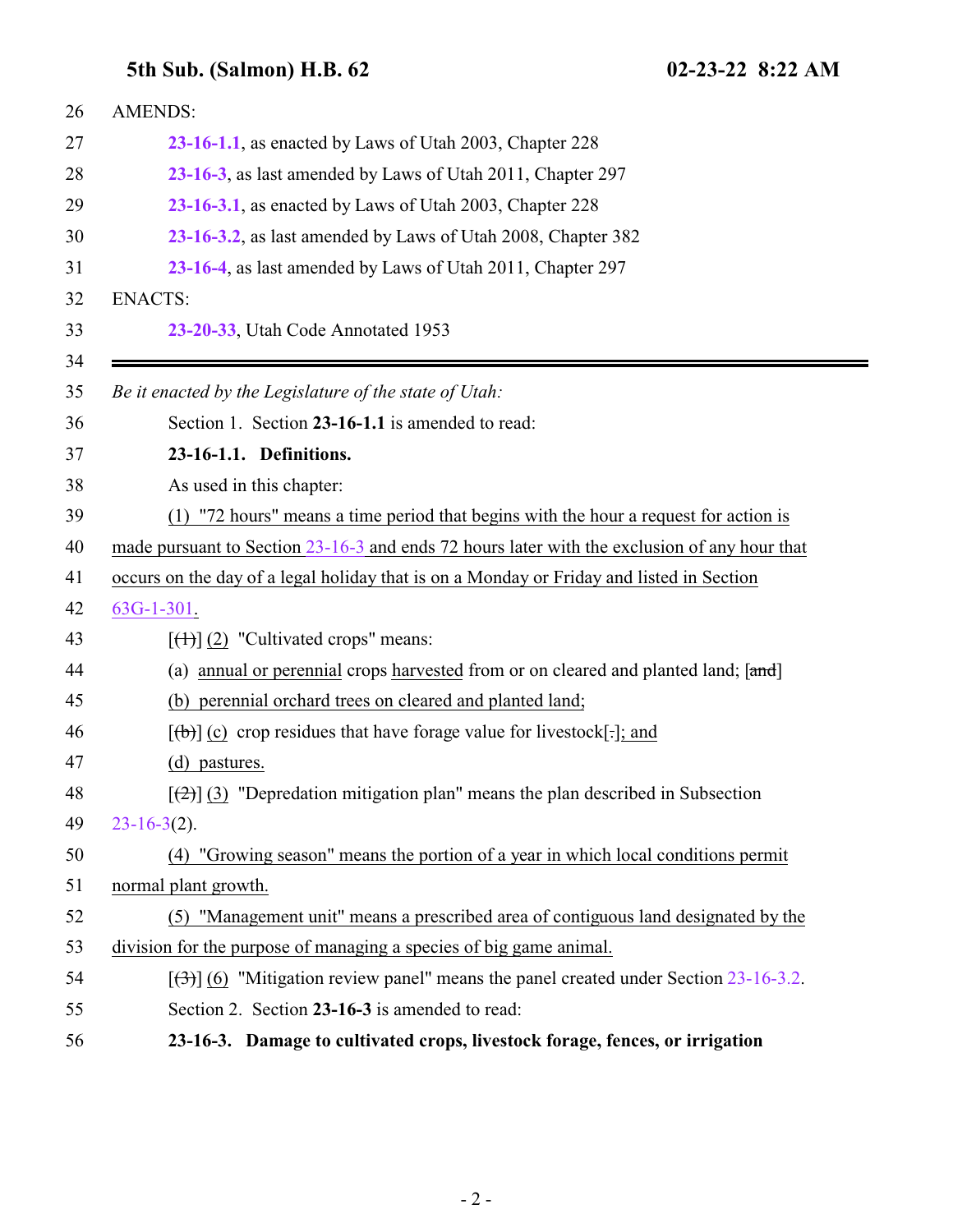| 57 | equipment by big game animals -- Notice to division -- Depredation mitigation plan.                  |
|----|------------------------------------------------------------------------------------------------------|
| 58 | (1) (a) If on private land big game animals $[\text{are } \text{damaging}]$ damage cultivated crops, |
| 59 | livestock forage, fences, or irrigation equipment [on private land], the landowner or lessee shall   |
| 60 | immediately, upon discovery of the damage, request that the division take action to alleviate        |
| 61 | the depredation problem.                                                                             |
| 62 | (b) The landowner or lessee shall allow division personnel reasonable access to the                  |
| 63 | property sustaining damage to verify and alleviate the depredation problem.                          |
| 64 | $(2)$ (a) Within 72 hours after receiving the request for action under Subsection $(1)(a)$ ,         |
| 65 | the division shall investigate the situation, and if it appears that depredation by big game         |
| 66 | animals may continue, the division shall:                                                            |
| 67 | (i) remove the big game animals causing depredation; or                                              |
| 68 | (ii) implement a depredation mitigation plan [which has been] that is approved, in                   |
| 69 | writing, by the landowner or lessee.                                                                 |
| 70 | (b) A depredation mitigation plan may provide for any or all of the following:                       |
| 71 | (i) the scheduling of a depredation hunt;                                                            |
| 72 | (ii) issuing permits to the landowners or lessees, to take big game animals causing                  |
| 73 | depredation during a general or special season hunt authorized by the Wildlife Board;                |
| 74 | (iii) allowing landowners or lessees to designate recipients who may obtain a                        |
| 75 | mitigation permit to take big game animals on the landowner's or lessee's land during a general      |
| 76 | or special season hunt authorized by the Wildlife Board; or                                          |
| 77 | (iv) a description of how the division will assess and compensate the landowner or                   |
| 78 | lessee under Section 23-16-4 for damage to cultivated crops, fences, or irrigation equipment.        |
| 79 | (c) (i) The division shall specify the number and sex of the big game animals that may               |
| 80 | be taken pursuant to Subsections $(2)(b)(ii)$ and $(iii)$ .                                          |
| 81 | (ii) Control efforts shall be directed toward antierless animals, if possible.                       |
| 82 | (d) A permit issued for an antlered animal shall be approved by the division director or             |
| 83 | the director's designee.                                                                             |
| 84 | (e) The division and the landowner or lessee shall jointly determine the number of big               |
| 85 | game animals taken pursuant to Subsection $(2)(b)(ii)$ of which the landowner or lessee may          |
| 86 | retain possession.                                                                                   |

(f) In determining appropriate remedial action under this Subsection (2), the division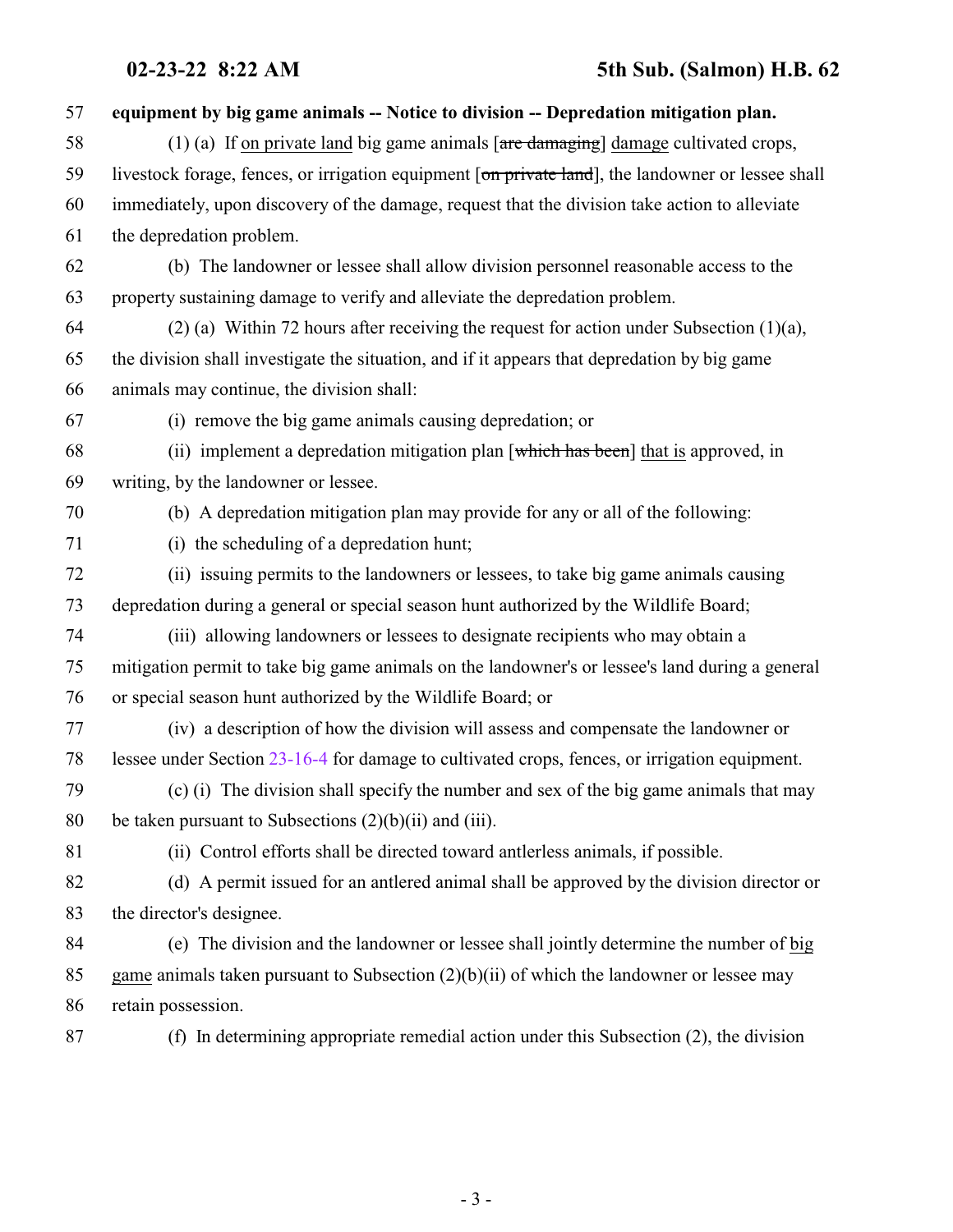<span id="page-3-0"></span>

| 88         | shall consider:                                                                                       |
|------------|-------------------------------------------------------------------------------------------------------|
| 89         | (i) the extent of damage experienced or expected in a single growing season; and                      |
| 90         | (ii) any revenue the landowner derives from:                                                          |
| 91         | (A) participation in a cooperative wildlife management unit;                                          |
| 92         | (B) use of landowner association permits;                                                             |
| 93         | (C) use of mitigation permits; and                                                                    |
| 94         | (D) charging for hunter access.                                                                       |
| 95         | (3) Any fee for accessing the owner's or lessee's land shall be determined by the                     |
| 96         | landowner or lessee.                                                                                  |
| 97         | (4) (a) If the landowner or lessee who approved the depredation mitigation plan under                 |
| 98         | Subsection $(2)(a)(ii)$ subsequently determines that the plan is not acceptable, the landowner or     |
| 99         | lessee may revoke [his or her] the landowner's or lessee's approval of the plan and again request     |
| 100        | that the division take action pursuant to Subsection $(2)(a)(i)$ .                                    |
| 101        | (b) A subsequent request for action provided under Subsection $(4)(a)$ shall be                       |
| 102        | considered to be a new request for purposes of the 72-hour time limit specified in Subsection         |
| 103        | $(2)(a)$ .                                                                                            |
| 104        | (5) (a) The division may enter into a conservation lease with the owner or lessee of                  |
| 105        | private lands for a fee or other remuneration as compensation for depredation.                        |
| 106        | (b) Any conservation lease entered into under this section shall provide that the                     |
| 107        | claimant may not unreasonably restrict hunting on the land or passage through the land to             |
| 108        | access public lands for the purpose of hunting, if those actions are necessary to control or          |
| 109        | mitigate damage by big game animals.                                                                  |
| <b>110</b> | Section 3. Section 23-16-3.1 is amended to read:                                                      |
| 111        | 23-16-3.1. Landowner or lessee authorized to kill big game animals.                                   |
| 112        | (1) (a) A landowner or lessee may kill big game animals damaging those cultivated                     |
| 113        | crops on private land if:                                                                             |
| 114        | (i) it is necessary to protect cultivated crops;                                                      |
| 115        | (ii) 72 hours has expired since $[$ <del>notice was</del> ] a request for action is given pursuant to |
| 116        | Subsection $23-16-3(1)(a)$ ;                                                                          |
| 117        | (iii) the landowner or lessee has provided or sent written notice of an intent to kill the            |
| 118        | big game animal to the nearest regional office;                                                       |
|            |                                                                                                       |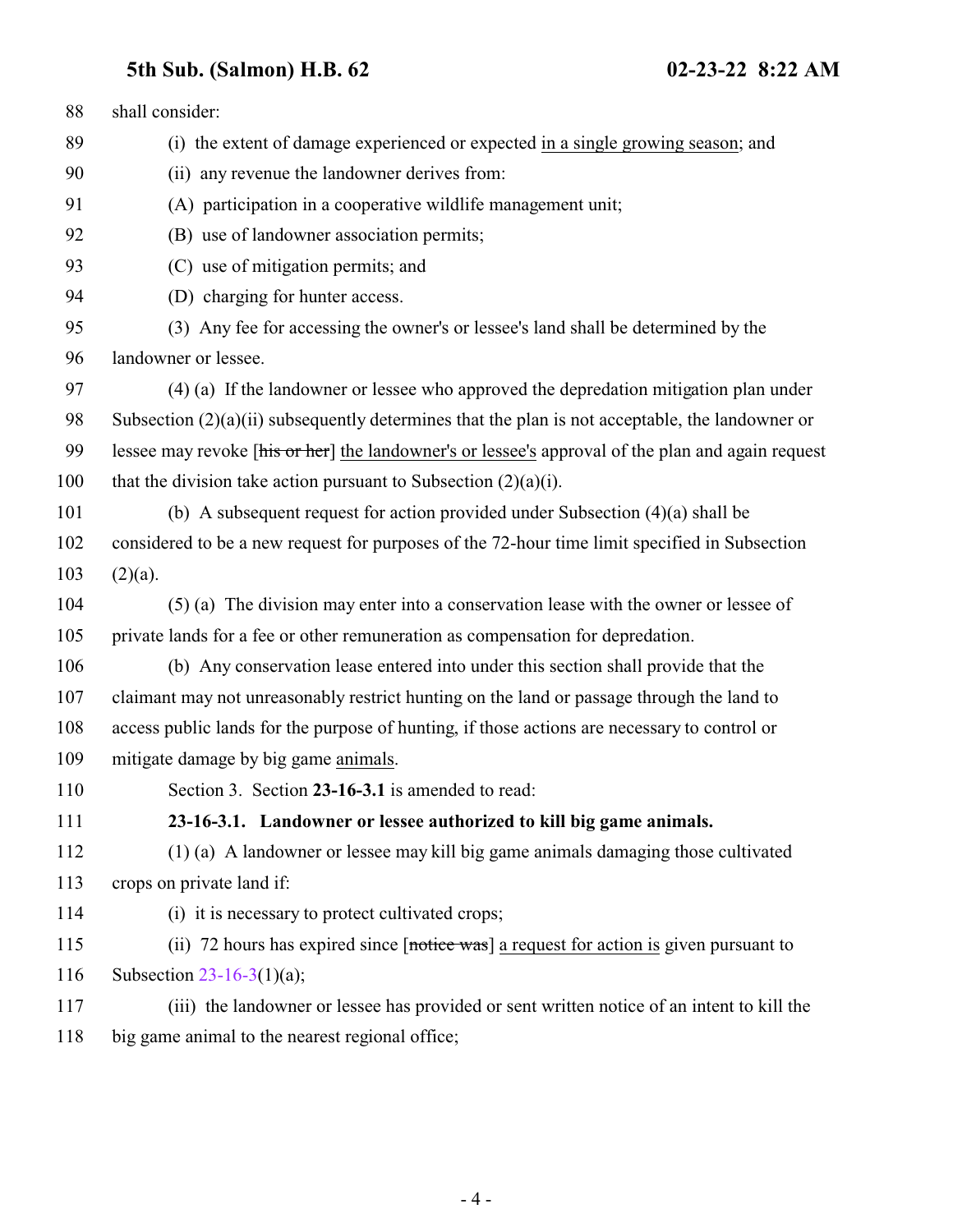| 119 | (iv) the landowner or lessee kills the big game animal within 90 days, or a longer                        |
|-----|-----------------------------------------------------------------------------------------------------------|
| 120 | period, if approved, in writing, by the division, after having requested that the division take           |
| 121 | action to prevent depredation under Subsection $23-16-3(1)(a)$ ; and                                      |
| 122 | (v) the killing is not prohibited by Subsection $(2)(a)$ or $(3)$ .                                       |
| 123 | (b) Immediately after killing a big game animal under Subsection $(1)(a)$ , the landowner                 |
| 124 | or lessee shall notify the division of the killing.                                                       |
| 125 | (c) The carcass of $[\text{an}]$ a big game animal killed under Subsection (1)(a) $[\text{shall become}]$ |
| 126 | is the property of the division and [shall be disposed of by the division] the division shall             |
| 127 | dispose of the carcass.                                                                                   |
| 128 | (d) [Any money] Money derived from the sale of big game animals killed shall be                           |
| 129 | placed in the Wildlife Resources Account created in Section 23-14-13.                                     |
| 130 | (e) A landowner or lessee who kills big game animals pursuant to this section shall:                      |
| 131 | (i) make reasonable effort to prevent the big game animals from wasting; and                              |
| 132 | (ii) provide the division reasonable access to the landowner's or lessee's land to retrieve               |
| 133 | and dispose of the big game animals.                                                                      |
| 134 | (2) (a) The division director may prohibit the killing of big game animals under                          |
| 135 | Subsection $(1)(a)$ if, within 72 hours after a landowner or lessee has requested that the division       |
| 136 | take action to remove depredating big game animals, the division:                                         |
| 137 | (i) determines that the restitution value of the big game animal or animals, as                           |
| 138 | established under Section $23-20-4.5$ , is more than twice the estimated value of the cultivated          |
| 139 | crops that have been or will be damaged or consumed within a single growing season;                       |
| 140 | (ii) determines that the prohibition is consistent with the management plan established                   |
| 141 | under Section $23-16-7$ ;                                                                                 |
| 142 | (iii) notifies the landowner or lessee of the prohibition; and                                            |
| 143 | (iv) offers the landowner or lessee a depredation mitigation plan.                                        |
| 144 | (b) A landowner or lessee who is offered a depredation mitigation plan may:                               |
| 145 | (i) accept the plan in writing; or                                                                        |
| 146 | (ii) refuse to accept the plan and appeal the plan, in writing, to the division director.                 |
| 147 | (3) After a landowner or lessee has killed a big game animal under Subsection $(1)(a)$ ,                  |
| 148 | the division director may prohibit any further killing of big game animals if:                            |
| 149 | (a) the division takes the actions described in Subsections $(2)(a)(i)$ through (iv); [and]               |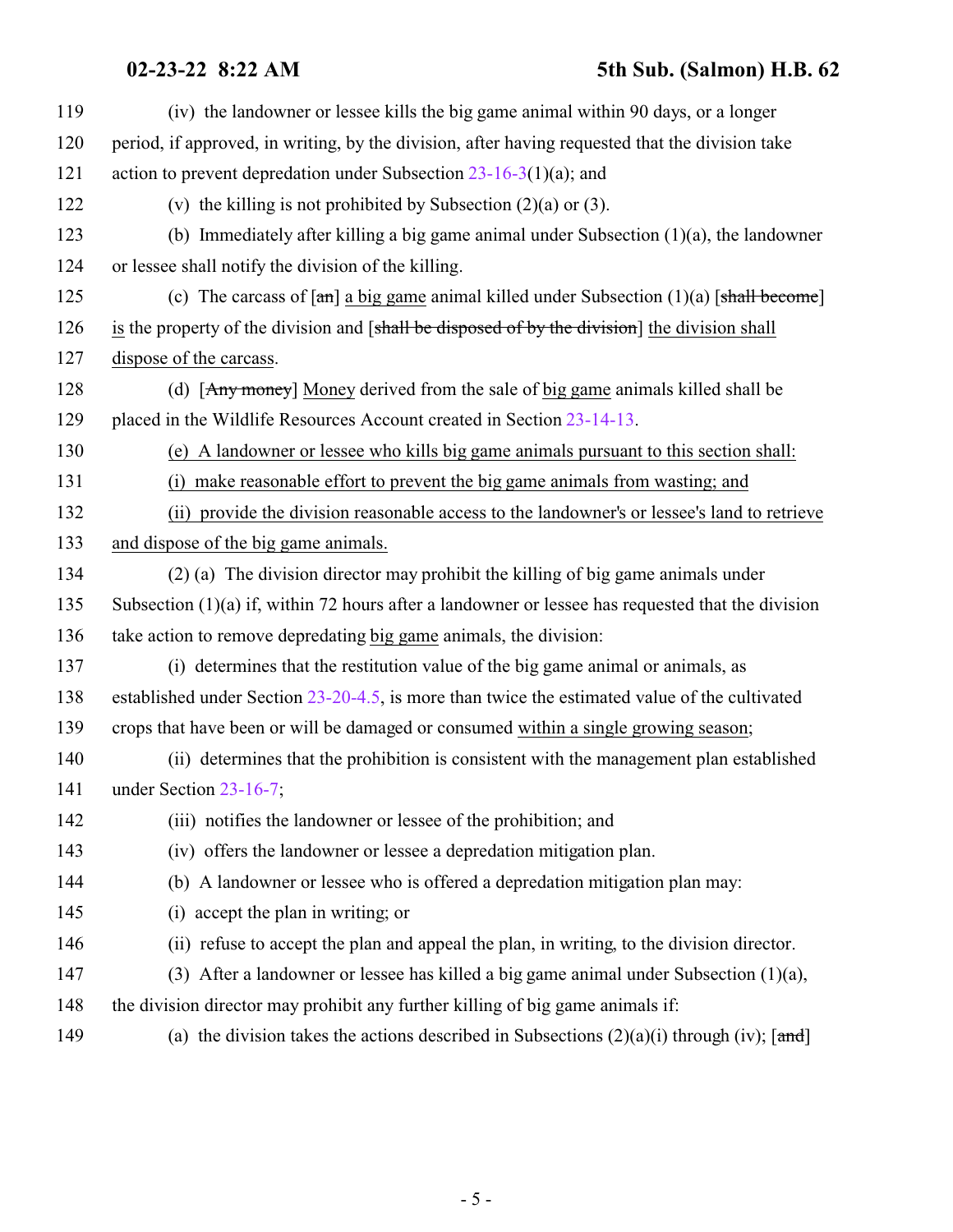<span id="page-5-0"></span>

<span id="page-5-1"></span>

| 150 | $or$                                                                                                       |
|-----|------------------------------------------------------------------------------------------------------------|
| 151 | (b) the mitigation review panel reviews and approves the depredation mitigation plan.                      |
| 152 | Section 4. Section 23-16-3.2 is amended to read:                                                           |
| 153 | 23-16-3.2. Mitigation review panel.                                                                        |
| 154 | (1) A mitigation review panel may be convened to review $[the]$ :                                          |
| 155 | (a) a depredation mitigation $[\frac{\theta}{\theta}]\$ plan; or                                           |
| 156 | (b) division action under Section 23-16-4.                                                                 |
| 157 | (2) Membership of the mitigation review panel shall consist of:                                            |
| 158 | (a) the division director or the director's designee;                                                      |
| 159 | (b) (i) the commissioner of the Department of Agriculture and Food or the                                  |
| 160 | commissioner's designee; or                                                                                |
| 161 | (ii) a representative of agricultural interests appointed by the commissioner of the                       |
| 162 | Department of Agriculture and Food; and                                                                    |
| 163 | (c) a representative of Utah State University Extension Service appointed by the Vice                      |
| 164 | President and Dean for University Extension.                                                               |
| 165 | (3) (a) The division director shall convene a mitigation review panel if:                                  |
| 166 | (i) a landowner or lessee appeals a depredation mitigation plan under Subsection                           |
| 167 | 23-16-3.1(2)(b)(ii); $[\sigma r]$                                                                          |
| 168 | (ii) the division director requests review of a depredation mitigation plan[.]; or                         |
| 169 | (iii) the division receives a petition of an aggrieved party to a final division action                    |
| 170 | under Section 23-16-4.                                                                                     |
| 171 | (b) Within five business days of an appeal under Subsection $23-16-3.1(2)(b)(ii)$ or a                     |
| 172 | division request for review [under Subsection $23-16-3.1(3)(b)$ ], the mitigation review panel             |
| 173 | shall review the depredation mitigation plan and approve or modify the plan.                               |
| 174 | (c) A mitigation review panel shall act on a petition described in Subsection $(3)(a)(iii)$                |
| 175 | in accordance with rules made by the Wildlife Board under Subsection $23-16-4(6)$ .                        |
| 176 | (4) Judicial review of a mitigation review panel action $[\frac{shall}{\text{bel}}]$ under this section is |
| 177 | governed by Title 63G, Chapter 4, Administrative Procedures Act.                                           |
| 178 | Section 5. Section 23-16-4 is amended to read:                                                             |
| 179 | 23-16-4. Compensation for damage to crops, fences, or irrigation equipment --                              |
| 180 | <b>Limitations -- Appeals.</b>                                                                             |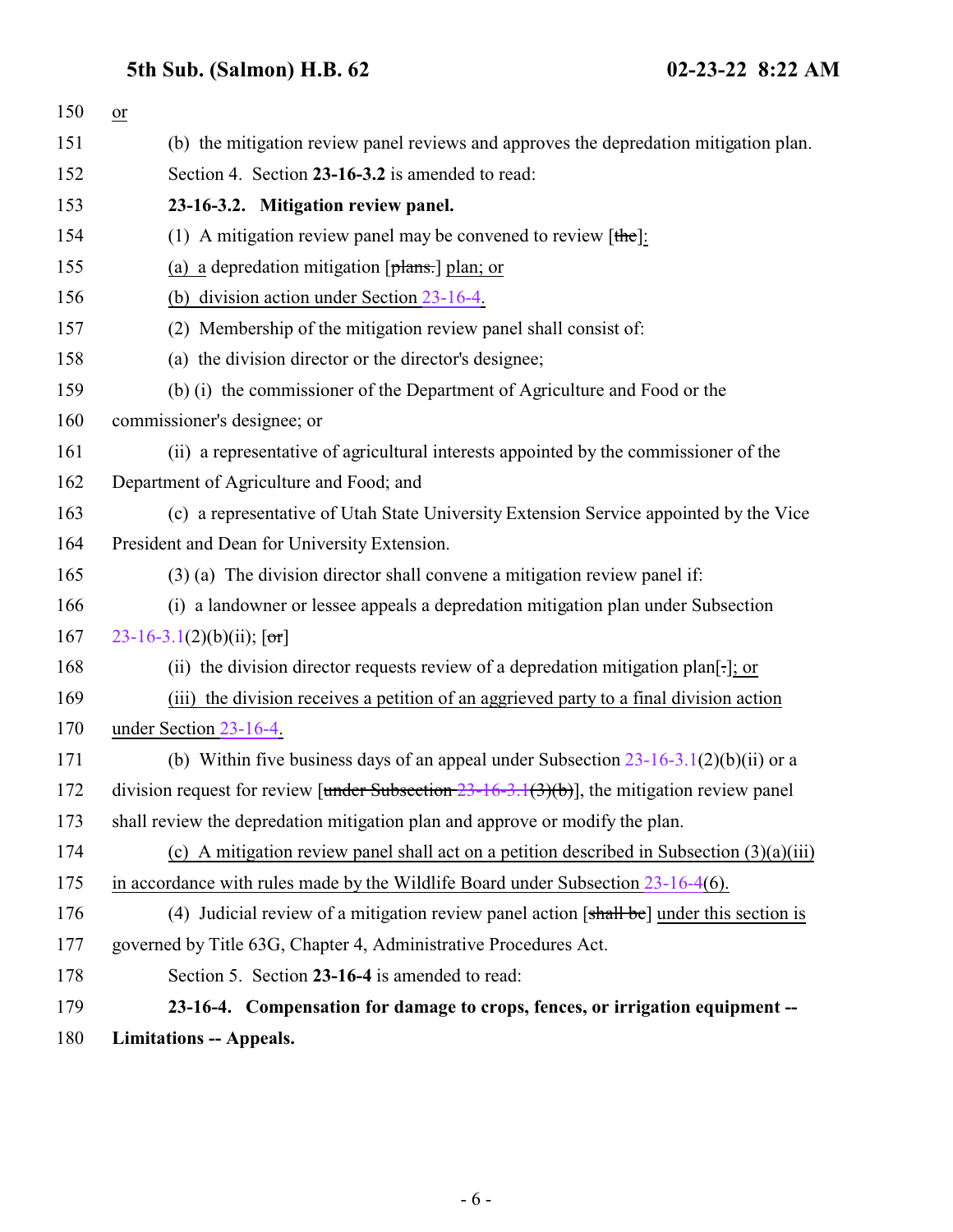| 181 | (1) The division may provide compensation to claimants for damage caused by big                               |
|-----|---------------------------------------------------------------------------------------------------------------|
| 182 | game animals to:                                                                                              |
| 183 | (a) cultivated crops [from or on cleared and planted] on private land;                                        |
| 184 | (b) fences on private land; or                                                                                |
| 185 | (c) irrigation equipment on private land.                                                                     |
| 186 | (2) To be eligible to receive compensation as provided in this section, the claimant                          |
| 187 | shall:                                                                                                        |
| 188 | (a) notify the division of the damage within 72 hours after the damage is discovered;                         |
| 189 | and                                                                                                           |
| 190 | (b) allow division personnel reasonable access to the property to verify and alleviate                        |
| 191 | the depredation problem.                                                                                      |
| 192 | (3) (a) The appraisal of the damage shall be made by the claimant and the division as                         |
| 193 | soon after notification as possible.                                                                          |
| 194 | (b) In determining damage payment, the division and claimant shall consider:                                  |
| 195 | (i) the extent of damage experienced; and                                                                     |
| 196 | (ii) any revenue the landowner derives from:                                                                  |
| 197 | (A) participation in a cooperative wildlife management unit;                                                  |
| 198 | (B) use of landowner association permits;                                                                     |
| 199 | (C) use of mitigation permits; and                                                                            |
| 200 | (D) charging for hunter access.                                                                               |
| 201 | The division and claimant may not include speculative damages or claims of future<br>(c)                      |
| 202 | value in an appraisal or damage payment beyond the growing season when the damage                             |
| 203 | occurred under this section                                                                                   |
| 204 | $[\text{et}]$ (d) In determining how to assess and compensate for damages to cultivated crops,                |
| 205 | the division's determination shall be based on the:                                                           |
| 206 | (i) estimated number of big game animals that damaged or consumed cultivated crops;                           |
| 207 | (ii) estimated quantity of cultivated crops damaged or consumed by big game animals;                          |
| 208 | $\left[\frac{f(t)}{f(t)}\right]$ (iii) [full replacement value in the local market] local market value of the |
| 209 | cultivated crops that actually have been or will be damaged or consumed by big game animals;                  |
| 210 | $\lceil \text{and} \rceil$                                                                                    |
| 211 | $f(ii)$ cost of delivery of a replacement crop to the location of the damaged crop or other                   |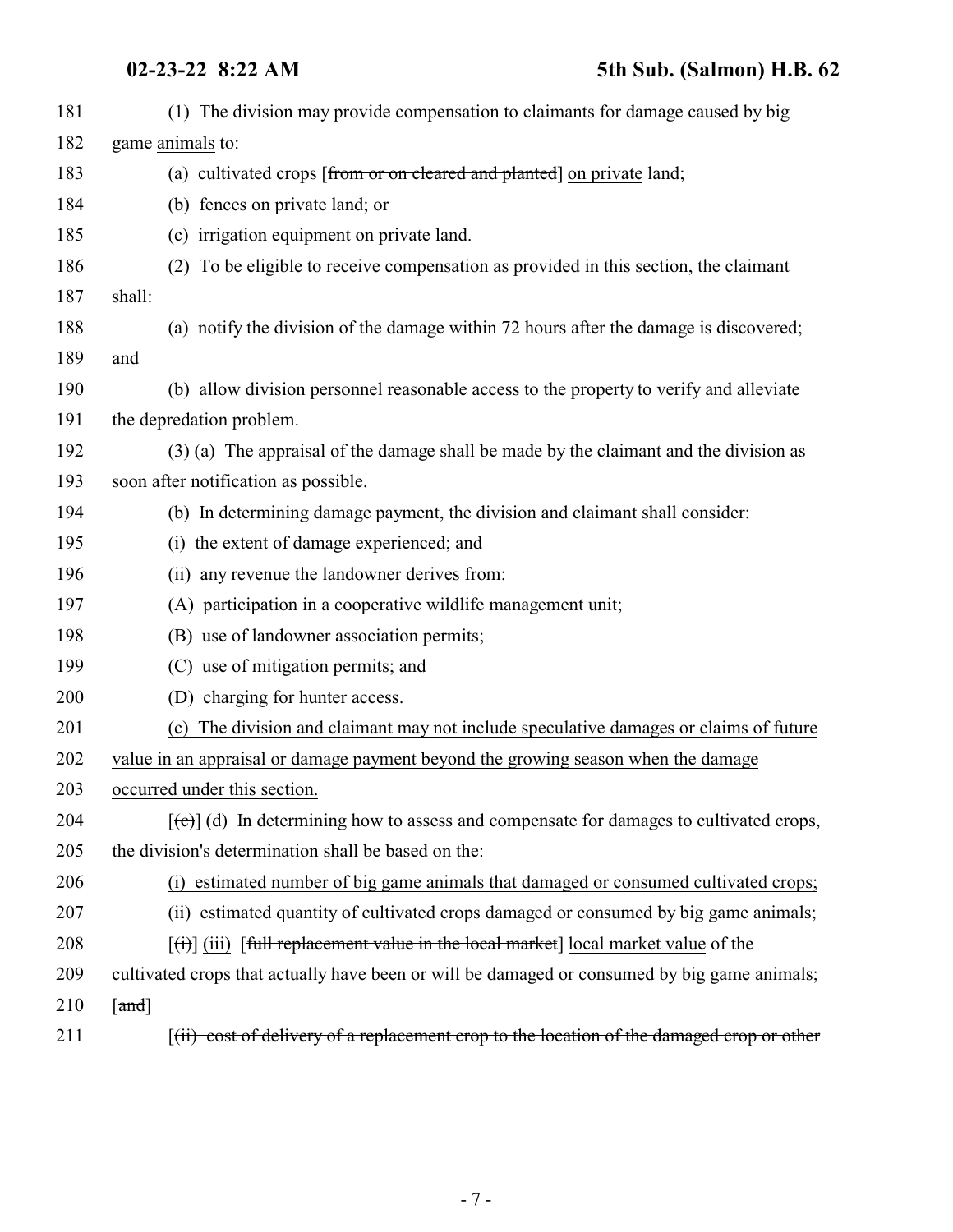| 213<br>(iv) replacement value of an equivalent aged tree for perennial orchard trees; and<br>214<br>(v) other documented costs directly incurred by the landowner or lessee because of<br>215<br>damage to cultivated crops by big game animals.<br>216<br>$[\text{(\text{d})}]$ (e) If the claimant and the division are unable to agree on a fair and equitable<br>217<br>damage payment, [they] the claimant and division shall designate a third party, consisting of<br>218<br>one or more persons familiar with the crops, fences, or irrigation equipment and the type of big<br>219<br>game animals doing the damage, to appraise the damage.<br>220<br>(4) (a) [Notwithstanding Section $63J-1-504$ , the] The total amount of compensation<br>221<br>that may be provided by the division pursuant to this section and the total cost of fencing<br>222<br>materials provided by the division to prevent crop damage may not exceed the legislative<br>223<br>appropriation for fencing material and compensation for damaged crops, fences, and irrigation<br>224<br>equipment.<br>(b) (i) $[Amy] \triangleq$ claim of \$1,000 or less may be paid after appraisal of the damage as<br>225<br>226<br>provided in Subsection (3), unless the claim brings the total amount of claims submitted by the<br>227<br>claimant in the fiscal year to an amount in excess of \$1,000.<br>228<br>(ii) $[Amy]$ A claim for damage to irrigation equipment may be paid after appraisal of<br>229<br>the damage as provided in Subsection (3).<br>(c) (i) $[Amy]$ $\underline{A}$ claim in excess of \$1,000, or claim that brings the total amount of<br>230<br>claims submitted by the claimant in the fiscal year to an amount in excess of \$1,000, shall be<br>231<br>232<br>treated as follows:<br>(A) \$1,000 may be paid pursuant to the conditions of this section; and<br>233<br>234<br>(B) the amount in excess of \$1,000 may not be paid until the total amount of the<br>approved claims of all the claimants and expenses for fencing materials for the fiscal year are<br>235<br>determined.<br>236<br>(ii) If the total exceeds the amount appropriated by the Legislature pursuant to<br>237<br>238<br>Subsection (4)(a), claims in excess of \$1,000, or $\overline{a}$ a claim that brings the total amount of a<br>239<br>claimant's claims in a fiscal year to an amount in excess of \$1,000, shall be prorated.<br>240<br>(5) The division may deny or limit compensation if the claimant:<br>241<br>(a) [has failed] fails to exercise reasonable care and diligence to avoid the loss or<br>242<br>minimize the damage; $[\sigma r]$ | 212 | location that is not farther from the source of the replacement crop.] |
|---------------------------------------------------------------------------------------------------------------------------------------------------------------------------------------------------------------------------------------------------------------------------------------------------------------------------------------------------------------------------------------------------------------------------------------------------------------------------------------------------------------------------------------------------------------------------------------------------------------------------------------------------------------------------------------------------------------------------------------------------------------------------------------------------------------------------------------------------------------------------------------------------------------------------------------------------------------------------------------------------------------------------------------------------------------------------------------------------------------------------------------------------------------------------------------------------------------------------------------------------------------------------------------------------------------------------------------------------------------------------------------------------------------------------------------------------------------------------------------------------------------------------------------------------------------------------------------------------------------------------------------------------------------------------------------------------------------------------------------------------------------------------------------------------------------------------------------------------------------------------------------------------------------------------------------------------------------------------------------------------------------------------------------------------------------------------------------------------------------------------------------------------------------------------------------------------------------------------------------------------------------------------------------------------------------------------------------------------------------------------------------------------------------------------------------------------------------------------------------------------------------------------------------------------------------------------------------------------------------------------------------------------------------|-----|------------------------------------------------------------------------|
|                                                                                                                                                                                                                                                                                                                                                                                                                                                                                                                                                                                                                                                                                                                                                                                                                                                                                                                                                                                                                                                                                                                                                                                                                                                                                                                                                                                                                                                                                                                                                                                                                                                                                                                                                                                                                                                                                                                                                                                                                                                                                                                                                                                                                                                                                                                                                                                                                                                                                                                                                                                                                                                               |     |                                                                        |
|                                                                                                                                                                                                                                                                                                                                                                                                                                                                                                                                                                                                                                                                                                                                                                                                                                                                                                                                                                                                                                                                                                                                                                                                                                                                                                                                                                                                                                                                                                                                                                                                                                                                                                                                                                                                                                                                                                                                                                                                                                                                                                                                                                                                                                                                                                                                                                                                                                                                                                                                                                                                                                                               |     |                                                                        |
|                                                                                                                                                                                                                                                                                                                                                                                                                                                                                                                                                                                                                                                                                                                                                                                                                                                                                                                                                                                                                                                                                                                                                                                                                                                                                                                                                                                                                                                                                                                                                                                                                                                                                                                                                                                                                                                                                                                                                                                                                                                                                                                                                                                                                                                                                                                                                                                                                                                                                                                                                                                                                                                               |     |                                                                        |
|                                                                                                                                                                                                                                                                                                                                                                                                                                                                                                                                                                                                                                                                                                                                                                                                                                                                                                                                                                                                                                                                                                                                                                                                                                                                                                                                                                                                                                                                                                                                                                                                                                                                                                                                                                                                                                                                                                                                                                                                                                                                                                                                                                                                                                                                                                                                                                                                                                                                                                                                                                                                                                                               |     |                                                                        |
|                                                                                                                                                                                                                                                                                                                                                                                                                                                                                                                                                                                                                                                                                                                                                                                                                                                                                                                                                                                                                                                                                                                                                                                                                                                                                                                                                                                                                                                                                                                                                                                                                                                                                                                                                                                                                                                                                                                                                                                                                                                                                                                                                                                                                                                                                                                                                                                                                                                                                                                                                                                                                                                               |     |                                                                        |
|                                                                                                                                                                                                                                                                                                                                                                                                                                                                                                                                                                                                                                                                                                                                                                                                                                                                                                                                                                                                                                                                                                                                                                                                                                                                                                                                                                                                                                                                                                                                                                                                                                                                                                                                                                                                                                                                                                                                                                                                                                                                                                                                                                                                                                                                                                                                                                                                                                                                                                                                                                                                                                                               |     |                                                                        |
|                                                                                                                                                                                                                                                                                                                                                                                                                                                                                                                                                                                                                                                                                                                                                                                                                                                                                                                                                                                                                                                                                                                                                                                                                                                                                                                                                                                                                                                                                                                                                                                                                                                                                                                                                                                                                                                                                                                                                                                                                                                                                                                                                                                                                                                                                                                                                                                                                                                                                                                                                                                                                                                               |     |                                                                        |
|                                                                                                                                                                                                                                                                                                                                                                                                                                                                                                                                                                                                                                                                                                                                                                                                                                                                                                                                                                                                                                                                                                                                                                                                                                                                                                                                                                                                                                                                                                                                                                                                                                                                                                                                                                                                                                                                                                                                                                                                                                                                                                                                                                                                                                                                                                                                                                                                                                                                                                                                                                                                                                                               |     |                                                                        |
|                                                                                                                                                                                                                                                                                                                                                                                                                                                                                                                                                                                                                                                                                                                                                                                                                                                                                                                                                                                                                                                                                                                                                                                                                                                                                                                                                                                                                                                                                                                                                                                                                                                                                                                                                                                                                                                                                                                                                                                                                                                                                                                                                                                                                                                                                                                                                                                                                                                                                                                                                                                                                                                               |     |                                                                        |
|                                                                                                                                                                                                                                                                                                                                                                                                                                                                                                                                                                                                                                                                                                                                                                                                                                                                                                                                                                                                                                                                                                                                                                                                                                                                                                                                                                                                                                                                                                                                                                                                                                                                                                                                                                                                                                                                                                                                                                                                                                                                                                                                                                                                                                                                                                                                                                                                                                                                                                                                                                                                                                                               |     |                                                                        |
|                                                                                                                                                                                                                                                                                                                                                                                                                                                                                                                                                                                                                                                                                                                                                                                                                                                                                                                                                                                                                                                                                                                                                                                                                                                                                                                                                                                                                                                                                                                                                                                                                                                                                                                                                                                                                                                                                                                                                                                                                                                                                                                                                                                                                                                                                                                                                                                                                                                                                                                                                                                                                                                               |     |                                                                        |
|                                                                                                                                                                                                                                                                                                                                                                                                                                                                                                                                                                                                                                                                                                                                                                                                                                                                                                                                                                                                                                                                                                                                                                                                                                                                                                                                                                                                                                                                                                                                                                                                                                                                                                                                                                                                                                                                                                                                                                                                                                                                                                                                                                                                                                                                                                                                                                                                                                                                                                                                                                                                                                                               |     |                                                                        |
|                                                                                                                                                                                                                                                                                                                                                                                                                                                                                                                                                                                                                                                                                                                                                                                                                                                                                                                                                                                                                                                                                                                                                                                                                                                                                                                                                                                                                                                                                                                                                                                                                                                                                                                                                                                                                                                                                                                                                                                                                                                                                                                                                                                                                                                                                                                                                                                                                                                                                                                                                                                                                                                               |     |                                                                        |
|                                                                                                                                                                                                                                                                                                                                                                                                                                                                                                                                                                                                                                                                                                                                                                                                                                                                                                                                                                                                                                                                                                                                                                                                                                                                                                                                                                                                                                                                                                                                                                                                                                                                                                                                                                                                                                                                                                                                                                                                                                                                                                                                                                                                                                                                                                                                                                                                                                                                                                                                                                                                                                                               |     |                                                                        |
|                                                                                                                                                                                                                                                                                                                                                                                                                                                                                                                                                                                                                                                                                                                                                                                                                                                                                                                                                                                                                                                                                                                                                                                                                                                                                                                                                                                                                                                                                                                                                                                                                                                                                                                                                                                                                                                                                                                                                                                                                                                                                                                                                                                                                                                                                                                                                                                                                                                                                                                                                                                                                                                               |     |                                                                        |
|                                                                                                                                                                                                                                                                                                                                                                                                                                                                                                                                                                                                                                                                                                                                                                                                                                                                                                                                                                                                                                                                                                                                                                                                                                                                                                                                                                                                                                                                                                                                                                                                                                                                                                                                                                                                                                                                                                                                                                                                                                                                                                                                                                                                                                                                                                                                                                                                                                                                                                                                                                                                                                                               |     |                                                                        |
|                                                                                                                                                                                                                                                                                                                                                                                                                                                                                                                                                                                                                                                                                                                                                                                                                                                                                                                                                                                                                                                                                                                                                                                                                                                                                                                                                                                                                                                                                                                                                                                                                                                                                                                                                                                                                                                                                                                                                                                                                                                                                                                                                                                                                                                                                                                                                                                                                                                                                                                                                                                                                                                               |     |                                                                        |
|                                                                                                                                                                                                                                                                                                                                                                                                                                                                                                                                                                                                                                                                                                                                                                                                                                                                                                                                                                                                                                                                                                                                                                                                                                                                                                                                                                                                                                                                                                                                                                                                                                                                                                                                                                                                                                                                                                                                                                                                                                                                                                                                                                                                                                                                                                                                                                                                                                                                                                                                                                                                                                                               |     |                                                                        |
|                                                                                                                                                                                                                                                                                                                                                                                                                                                                                                                                                                                                                                                                                                                                                                                                                                                                                                                                                                                                                                                                                                                                                                                                                                                                                                                                                                                                                                                                                                                                                                                                                                                                                                                                                                                                                                                                                                                                                                                                                                                                                                                                                                                                                                                                                                                                                                                                                                                                                                                                                                                                                                                               |     |                                                                        |
|                                                                                                                                                                                                                                                                                                                                                                                                                                                                                                                                                                                                                                                                                                                                                                                                                                                                                                                                                                                                                                                                                                                                                                                                                                                                                                                                                                                                                                                                                                                                                                                                                                                                                                                                                                                                                                                                                                                                                                                                                                                                                                                                                                                                                                                                                                                                                                                                                                                                                                                                                                                                                                                               |     |                                                                        |
|                                                                                                                                                                                                                                                                                                                                                                                                                                                                                                                                                                                                                                                                                                                                                                                                                                                                                                                                                                                                                                                                                                                                                                                                                                                                                                                                                                                                                                                                                                                                                                                                                                                                                                                                                                                                                                                                                                                                                                                                                                                                                                                                                                                                                                                                                                                                                                                                                                                                                                                                                                                                                                                               |     |                                                                        |
|                                                                                                                                                                                                                                                                                                                                                                                                                                                                                                                                                                                                                                                                                                                                                                                                                                                                                                                                                                                                                                                                                                                                                                                                                                                                                                                                                                                                                                                                                                                                                                                                                                                                                                                                                                                                                                                                                                                                                                                                                                                                                                                                                                                                                                                                                                                                                                                                                                                                                                                                                                                                                                                               |     |                                                                        |
|                                                                                                                                                                                                                                                                                                                                                                                                                                                                                                                                                                                                                                                                                                                                                                                                                                                                                                                                                                                                                                                                                                                                                                                                                                                                                                                                                                                                                                                                                                                                                                                                                                                                                                                                                                                                                                                                                                                                                                                                                                                                                                                                                                                                                                                                                                                                                                                                                                                                                                                                                                                                                                                               |     |                                                                        |
|                                                                                                                                                                                                                                                                                                                                                                                                                                                                                                                                                                                                                                                                                                                                                                                                                                                                                                                                                                                                                                                                                                                                                                                                                                                                                                                                                                                                                                                                                                                                                                                                                                                                                                                                                                                                                                                                                                                                                                                                                                                                                                                                                                                                                                                                                                                                                                                                                                                                                                                                                                                                                                                               |     |                                                                        |
|                                                                                                                                                                                                                                                                                                                                                                                                                                                                                                                                                                                                                                                                                                                                                                                                                                                                                                                                                                                                                                                                                                                                                                                                                                                                                                                                                                                                                                                                                                                                                                                                                                                                                                                                                                                                                                                                                                                                                                                                                                                                                                                                                                                                                                                                                                                                                                                                                                                                                                                                                                                                                                                               |     |                                                                        |
|                                                                                                                                                                                                                                                                                                                                                                                                                                                                                                                                                                                                                                                                                                                                                                                                                                                                                                                                                                                                                                                                                                                                                                                                                                                                                                                                                                                                                                                                                                                                                                                                                                                                                                                                                                                                                                                                                                                                                                                                                                                                                                                                                                                                                                                                                                                                                                                                                                                                                                                                                                                                                                                               |     |                                                                        |
|                                                                                                                                                                                                                                                                                                                                                                                                                                                                                                                                                                                                                                                                                                                                                                                                                                                                                                                                                                                                                                                                                                                                                                                                                                                                                                                                                                                                                                                                                                                                                                                                                                                                                                                                                                                                                                                                                                                                                                                                                                                                                                                                                                                                                                                                                                                                                                                                                                                                                                                                                                                                                                                               |     |                                                                        |
|                                                                                                                                                                                                                                                                                                                                                                                                                                                                                                                                                                                                                                                                                                                                                                                                                                                                                                                                                                                                                                                                                                                                                                                                                                                                                                                                                                                                                                                                                                                                                                                                                                                                                                                                                                                                                                                                                                                                                                                                                                                                                                                                                                                                                                                                                                                                                                                                                                                                                                                                                                                                                                                               |     |                                                                        |
|                                                                                                                                                                                                                                                                                                                                                                                                                                                                                                                                                                                                                                                                                                                                                                                                                                                                                                                                                                                                                                                                                                                                                                                                                                                                                                                                                                                                                                                                                                                                                                                                                                                                                                                                                                                                                                                                                                                                                                                                                                                                                                                                                                                                                                                                                                                                                                                                                                                                                                                                                                                                                                                               |     |                                                                        |
|                                                                                                                                                                                                                                                                                                                                                                                                                                                                                                                                                                                                                                                                                                                                                                                                                                                                                                                                                                                                                                                                                                                                                                                                                                                                                                                                                                                                                                                                                                                                                                                                                                                                                                                                                                                                                                                                                                                                                                                                                                                                                                                                                                                                                                                                                                                                                                                                                                                                                                                                                                                                                                                               |     |                                                                        |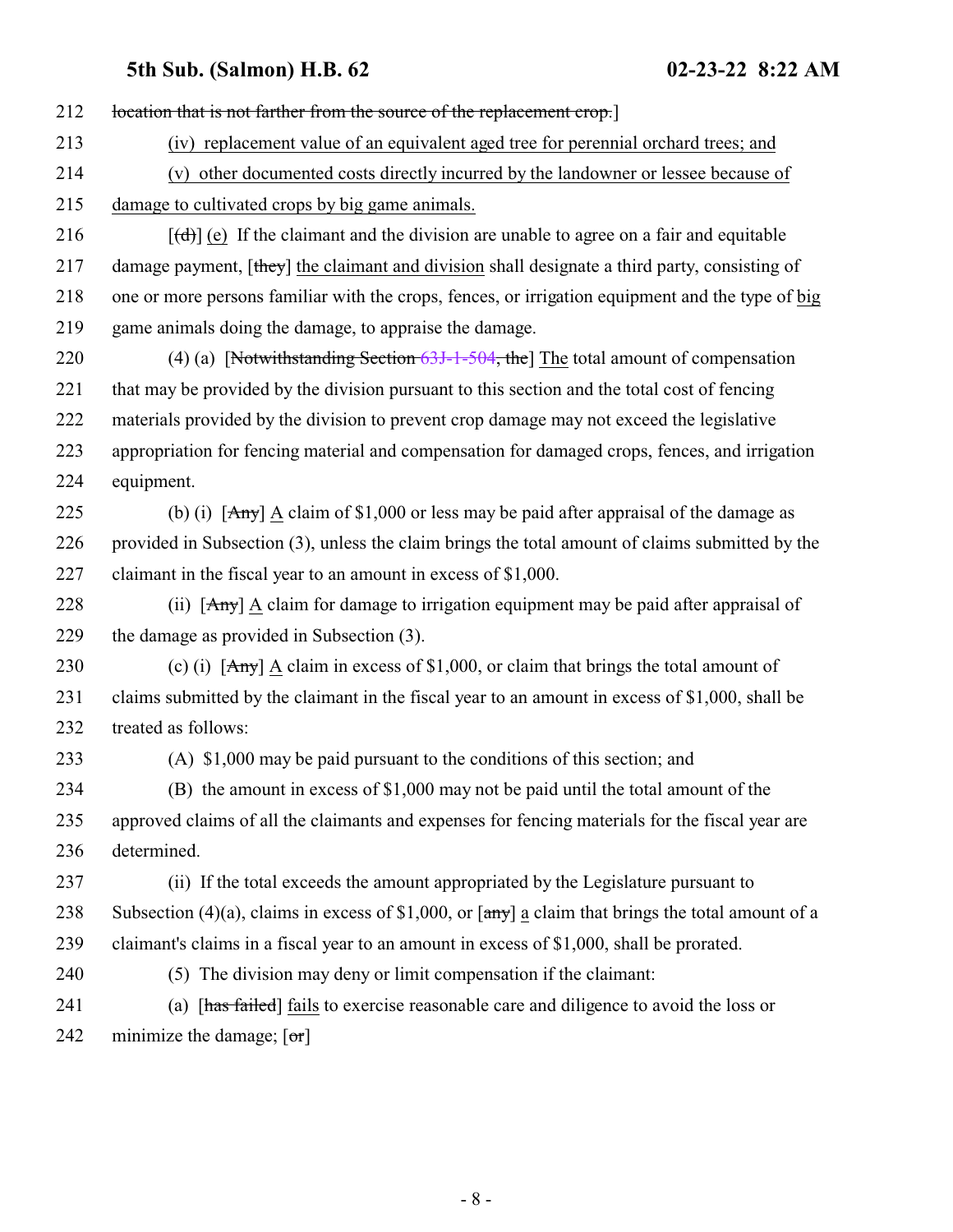| 243 | (b) fails to provide the division reasonable access to the property;                                                               |
|-----|------------------------------------------------------------------------------------------------------------------------------------|
| 244 | (c) fails to allow the division to use reasonable mitigation tools to alleviate the damage;                                        |
| 245 | $[\phi]$ (d) [has] unreasonably [restricted] restricts hunting on land under the claimant's                                        |
| 246 | control or passage through the land to access public lands for the purpose of hunting, after                                       |
| 247 | receiving written notification from the division of the necessity of allowing [such] the hunting                                   |
| 248 | or access to control or mitigate damage by big game[-] animals; or                                                                 |
| 249 | (e) fails to provide supporting evidence of cultivated crop values and claimed costs to                                            |
| 250 | the division during the damage appraisal process.                                                                                  |
| 251 | $(6)$ (a) The Wildlife Board shall make rules, in accordance with Title 63G, Chapter 3,                                            |
| 252 | Utah Administrative Rulemaking Act, and consistent with Subsection (6)(d), specifying                                              |
| 253 | procedures for the appeal of division actions under this section.                                                                  |
| 254 | (b) Upon the petition of an aggrieved party to a final division action, [the Wildlife                                              |
| 255 | Board] a mitigation review panel may review the action on the record and issue an order                                            |
| 256 | modifying or rescinding the division action.                                                                                       |
| 257 | (c) $[A$ qualified hearing examiner may be appointed $(A)$ mitigation review panel may                                             |
| 258 | appoint a third party designated under Subsection $(3)(e)$ for purposes of taking evidence and                                     |
| 259 | making recommendations for $\lceil a\text{ board}\rceil$ an order of the mitigation review panel. The $\lceil b\text{ oard}\rceil$ |
| 260 | mitigation review panel shall consider the recommendations of the [examiner] designated third                                      |
| 261 | party in making decisions.                                                                                                         |
| 262 | (d) [Board] A mitigation review panel's review of final agency action and judicial                                                 |
| 263 | review of final [board action shall be] action by a mitigation review panel is governed by Title                                   |
| 264 | 63G, Chapter 4, Administrative Procedures Act.                                                                                     |
| 265 | Section 6. Section 23-20-33 is enacted to read:                                                                                    |
| 266 | 23-20-33. Limitation on compensating people to locate big game animals.                                                            |
| 267 | $(1)$ As used in this section:                                                                                                     |
| 268 | (a) "Compensate" or "compensated" means anything of value in excess of \$25 that is                                                |
| 269 | paid, loaned, given, granted, donated, or transferred to a person for or in consideration of                                       |
| 270 | locating or monitoring the location of big game animals.                                                                           |
| 271 | (b) "Retain" or "retained" means a written or oral agreement for the delivery of                                                   |
| 272 | outfitting services or hunting guide services between an outfitter or hunting guide and the                                        |
|     |                                                                                                                                    |

<span id="page-8-0"></span>273 recipient of those services.